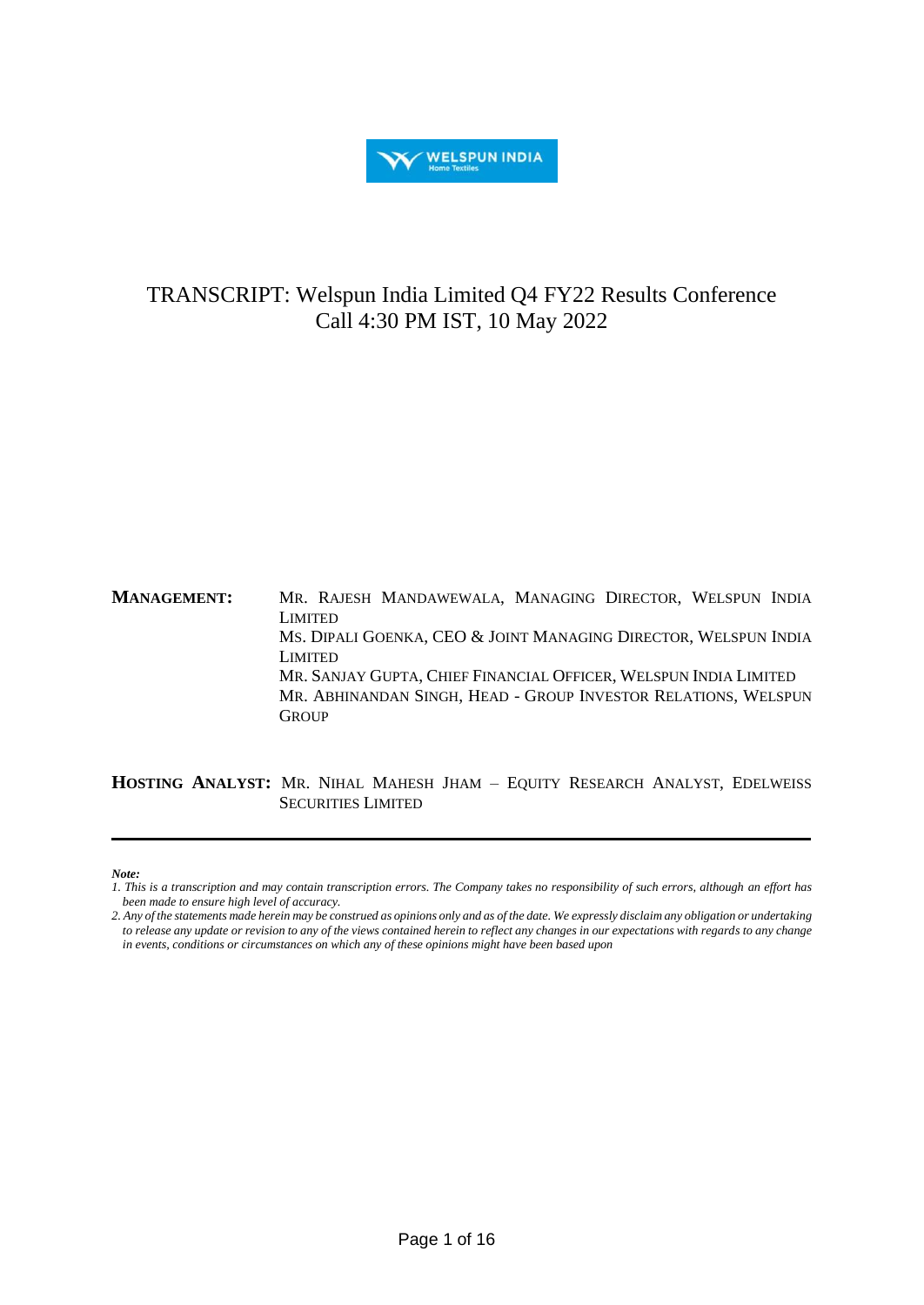- **Moderator:** Ladies and gentlemen, good day and welcome to the Welspun India Ltd. Q4'FY22 Earnings Conference Call hosted by Edelweiss Securities Ltd. As a reminder, all participant lines will be in the listen-only mode and there will be an opportunity for you to ask questions after the presentation concludes. Should you need assistance during the conference call, please signal an operator by pressing '\*' then '0' on your touchtone phone. Please note that this conference is being recorded. I now hand the conference over to Mr. Nihal Jham from Edelweiss Securities. Thank you and over to you, sir.
- **Nihal Jham:** Thank you Tanvi. On behalf of Edelweiss, I would like to welcome you all to the Q4'FY22 Earnings Conference Call of Welspun India Limited. I would now like to hand over the call to Mr. Abhinandan Singh, Head - Group Investor Relations at Welspun Group, to introduce the management team and take it further. Over to you, Abhinandan.
- **Abhinandan Singh:** Thanks Nihal and good afternoon everyone. On behalf Welspun India, I welcome all of you to the Company's Q4'FY22 Earnings Conference Call. We have with us today Mr. Rajesh Mandawewala – Managing Director, Ms. Dipali Goenka – CEO and Joint Managing Director, and Mr. Sanjay Gupta – CFO.

As usual, we will start the forum with some opening remarks by our leadership team and then we will open the floor for your questions. Once the call gets over, should you have any queries that remain unanswered post the earnings call please feel free to reach out to either me or Sanjay.

With that I would like to hand over the floor to Ms. Dipali Goenka, our CEO and Joint MD. Over to you, Dipali.

**Dipali Goenka:** Good afternoon everyone and thank you for taking the time to join us today. We hope that you are safe and in good health. I would like to share some perspectives on the operating highlights of our performance during FY22, after which Sanjay would take you through the financial metrics. The Company has delivered a strong topline performance for FY22 with revenues growing at 26.6% to  $\bar{\xi}$  9,377 cr. In Q4, revenues grew by 3% YoY to reach  $\bar{\xi}$  2,247 cr. Having crossed the \$1bn revenue mark for the total company in FY21, the core business of Home Textiles crossed the milestone of US\$ 1bn mark this year (FY22) with revenues of ₹ 8,791 cr, growing 23.3% YoY.

> Innovation continued to be a key enabler, propelled by our patented products and processes, accounting for 27% of HT (Home Textiles) revenues in FY22, growing by 6% YoY. We now have 35 patents filed globally, largest for any Home Textiles player. Emerging businesses of Brands, Ecommerce, Flooring and Advanced Textiles continued on a strong growth trend, up by 44% YoY, accounting for 26% of total revenues of the Company, up from 23% last year. Domestic Retail business grew by 66% YoY in FY22 to reach the highest ever revenues and also grew by 23.5% YoY in Q4. We have seen a 150% growth in awareness for Brand Welspun from 6% to 15% this year. Each brand under domestic business – SPACES and Welspun – has independently become a power brand. Reach of Brand Welspun now covers 482 towns and 6,642 stores (adding 1,218 stores in Q4). We launched a new product category- Mattresses as an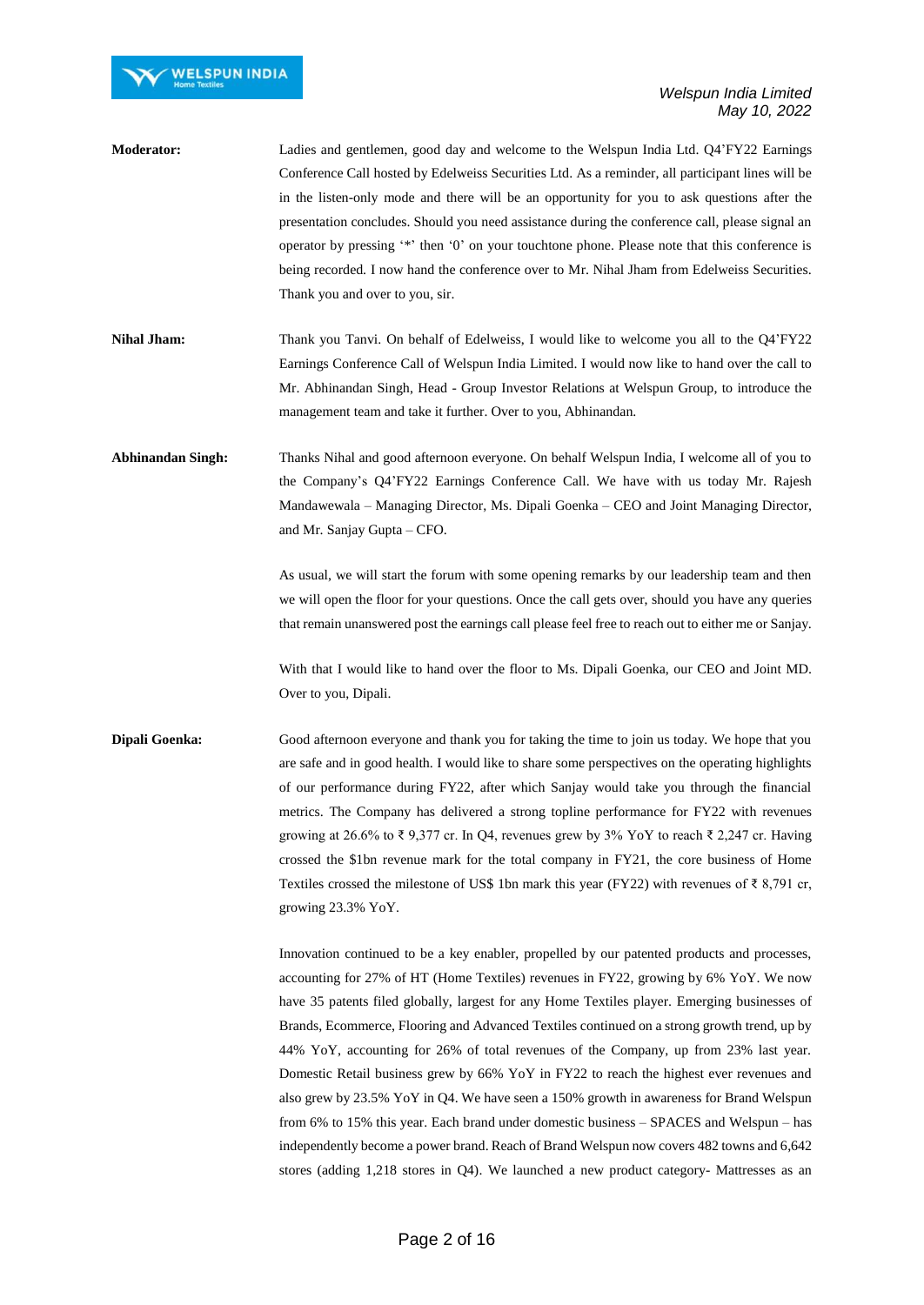extension to HT products. Despite the unprecedented increase in costs of products, we were able to maintain the margins in the domestic business.

Welspun D2C initiatives globally is steadily making us an FMCG of home textiles with E-Commerce & Branded business continuing its upward trajectory during the year, growing by 40% and accounting for 16% of total revenues. In the US, we had a successful launch of three brands during the course of the year - Welhome, Martha Stewart Everyday, and Scott Living. Licensed brands grew by 54% YoY with Martha Stewart leading the growth. There was a 175% increase in shelf space at key retailers with Martha. Christy continued to be one of our largest brands growing by 20% YoY. The brand received 150Mn+ impressions and ~50k unique customers on its own website. It was very well-received with 150+ mentions and coverage across reputed digital publications such as Good-Housekeeping, Vogue, Metro, and House Beautiful. Amazon recognized Welspun among top 5 players in Home Textile category during Prime Day in US.

The Flooring business continued to achieve newer milestones growing by 107% in FY22 to  $\bar{\tau}$ 661 cr, contributing 7% of the topline and in Q4 grew by 60% YoY. Continuing on our focus on innovation, in Flooring as well, we have now 2 patents to our name. Newer geographies in Africa, Middle East and Far East have been added and repeat orders from existing large customers is very encouraging. Domestic business of flooring is shaping up very robustly with a brand reach of Rs 260 mn in FY22. There has been considerable marketing investment on both offline side in terms of ad films, sports related branding and social media and on the online side with a refreshed site and improved traffic.

True to our sustainability goals, Flooring also is embedding ESG and circularity:

- Zero Landfill Company from day one and achieved Zero Waste certification from SCS team for attaining certification with 98% waste diversion from Landfill.
- We have conducted life cycle assessment for all the products and have verified Third party EPD (Environment Products Declarations).
- 15% of total energy is from renewable energy (Rice Husk) and target taken up to 25% by 2025 and 50% by 2030.
- Zero liquid discharge operation from the day one of operation.

Welspun has been the front runner in the industry, encompassing sustainability and ESG in every realm of its operations. We are clearly differentiated in the industry due to our sustainability work and have set benchmarks for the industry as a whole.

- Multi-level traceability solution of WelTrak allows the consumer to track a finished Bed/Bath product to its raw material source, using block chain.
- We had the first Dow Jones Sustainability Index (DJSI) Assessment this year with an ESG rating of 48, which is 62% higher than the average industry score.
- We have set up ESG Compass an integrated ESG digital platform, an automated data dashboard covering over 90 indicators, extending to all sites, locations and subsidiaries in India.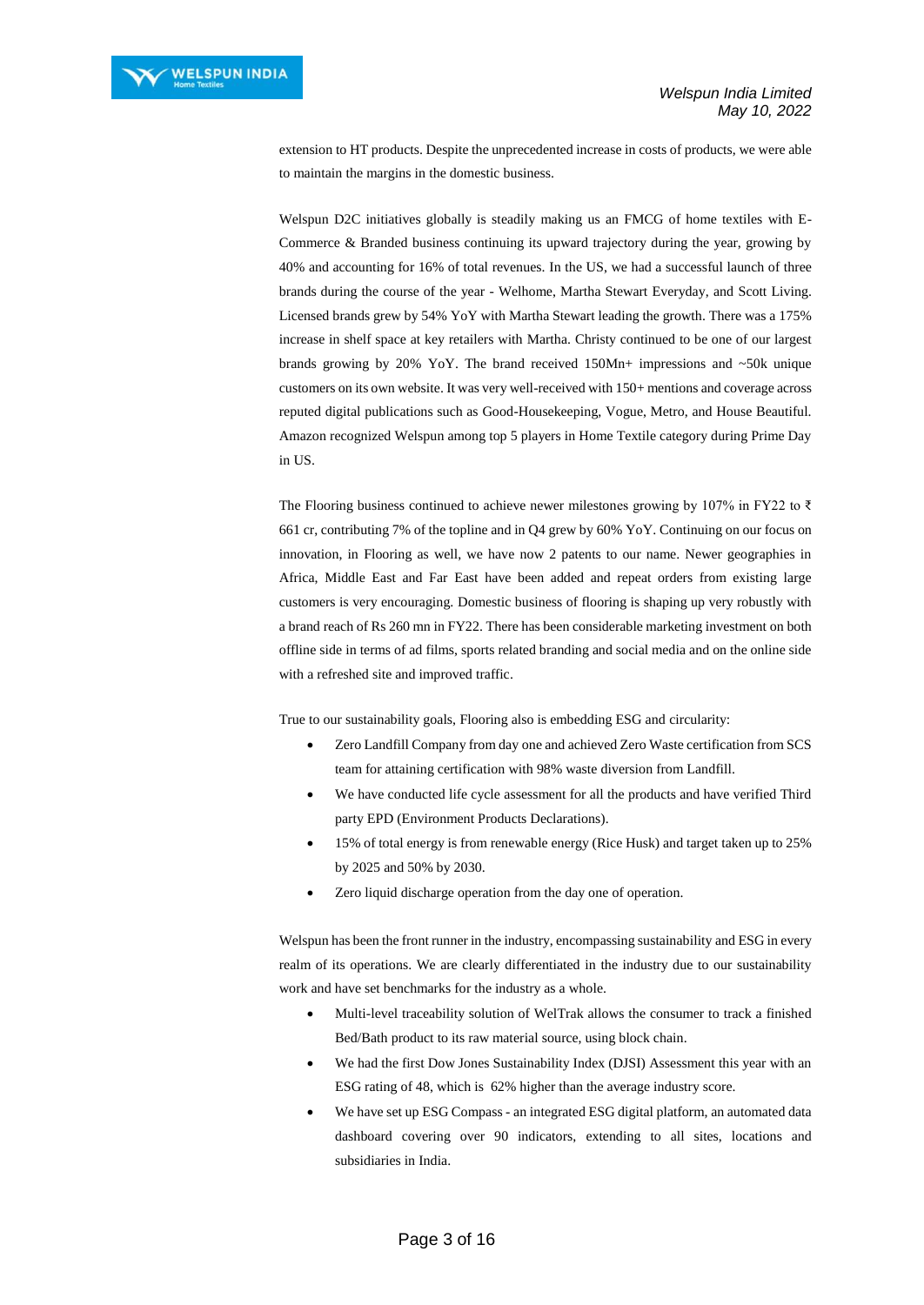- We have joined SBTi Business Ambition for 1.5°C campaigns and committed to set a robust emission reduction target at the pace and scale required by climate science.
- Our Anjar facility has emerged as the First prize winner in the ''Best Industry'' Category at the Union Jal Shakti Ministry's 3<sup>rd</sup> National Water Awards 2020 for our STP operations and zero fresh water usage.
- Tesco, UK's leading retailer, awarded us their Sustainability & Community Award for exceptional focus on community initiatives and for outstanding ethical performance.

The other emerging business of Advanced Textiles recorded a revenue of ₹ 83 cr in Q4, growing 17% QoQ, despite the headwinds that the business faced due to higher logistics costs and spunlace demand remaining muted due to stock corrections. These headwinds resulted in the yearly revenues of Advanced Textiles at ₹ 297 cr, 4% below last year. In March 2022, we commenced commercial operations in our Telangana facility, which has an installed capacity of 17,729 MTPA of Spunlace. This augurs well for this segment's prospects going forward.

During the second-half of the year and also during Q4 FY22, we faced multiple headwinds that include extraordinary macro-economic factors such as a sharp and unprecedented rise in key raw material prices, increase in energy costs and disruptions in the global supply chain, which was further worsened due to the Ukraine-Russia conflict. To give you a snapshot, *Cotlook – A Index* has moved up from 92.5 c/lb in Mar 21 to 142 c/lb in Mar 22 and currently is at 159 c/lb – an increase of  $\sim$ 75%. In India, Shankar-6 has reached an all-time high of Rs 93,000/candy currently, the highest level ever recorded, up almost 100% as compared to March 2021. Today, the prevailing rate is Rs 100,000/candy. Coal Price index as per *ICI 4 GAR 4200*, increased by almost 150% in last one year. In addition, the ocean freight for coal import during the same time tripled. Ocean freight rates during the year, similarly, have increased about 3x during the last year. Spot rates for USEC rose from \$4,500 /container in Q4 FY21 to \$11,000 /container in Q4 FY22, a 144% increase. In addition, container shortages, port congestion and a shortage of truckers in the United States, which is our primary end market, have all resulted in a noticeable albeit transitory operating challenge. The afore-mentioned factors have, as you may have noticed, weighed on our operating performance, especially during the latter half of the year, which is reflected in our Q4'FY22 results as well.

During Q4'FY22, the company's revenues grew 3% YoY. On a sequential basis, however, revenues witnessed a slight decline of 8% QoQ on account of some rebalancing of demand due to correction in stocks, as indicated by us during the last quarter, precipitated primarily by logistics and supply chain challenges.

The global economic situation has further worsened in the latter half of Q4 and as we entered the new financial year, high inflation in western economies leading to decades-high interest rates and slackening of demand across categories, logistical challenges getting more acute with nonavailability of containers & liners leading to continually rising ocean freights and cotton index scaling newer historical highs. In such unparalleled turbulent times, we are taking the steps necessary to ensure that we continue our dialogues and long term partnership with our customers, keep a keen eye on our operating costs and further innovate and value engineer our products.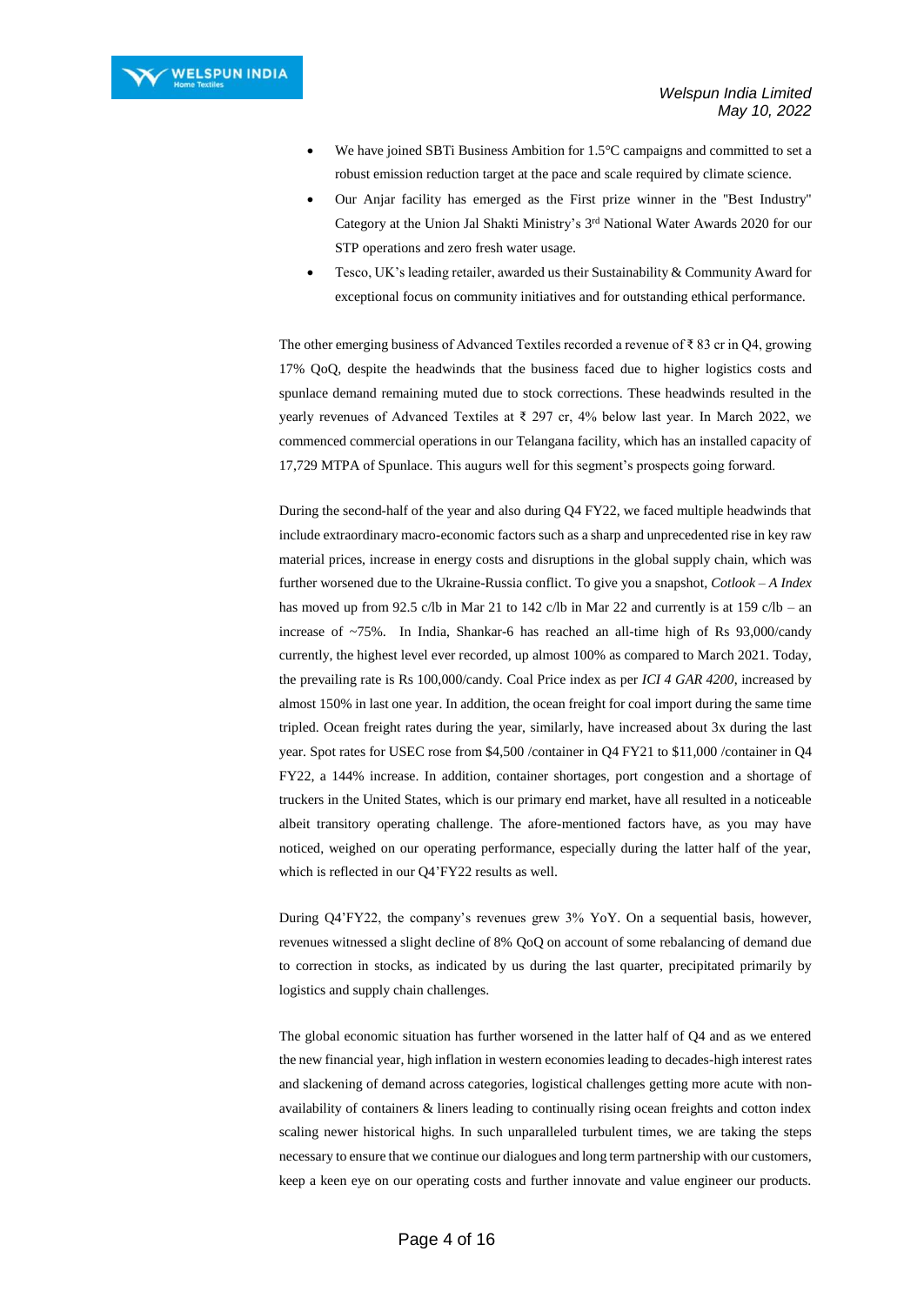We believe that the business sentiments which have deteriorated in the last few months would take a few quarters to resolve and ease itself. Hence, while the medium to long term fundamentals of the business remain strong, the next couple of quarters are a bit challenging for the business, following the deteriorating global environment currently. As and when the commodity prices normalise and inflationary pressures abate, our operating performance would reflect that.

With this, I would now like to hand over to Sanjay who will quickly take you through the financial highlights.

**Sanjay Gupta:** Thank you, Dipali. Greetings, Ladies and Gentlemen. Before we open the forum for questions, I will briefly discuss the financial highlights for the fourth quarter and full year FY22. During Q4 FY22, we reported revenues of  $\overline{\xi}$  2,247 cr, an increase of 3% YoY. For the fiscal year FY22 revenue increased by 27 % to ₹ 9,377 cr, up from ₹ 7,408 cr in FY21. I am particularly pleased to share that during FY22, the company achieved highest-ever sales volume in bath linen, bed linen, and rugs & carpets. Bath linen sales volume increased by 1%, bed linen sales volume increased by 6%, and rugs & carpets sales volume was up by 19% in FY22. We reported an EBITDA of ₹ 246 cr in Q4, i.e. 11% of sales as compared to ₹358 cr at 16.5% YoY. For the full fiscal year of FY22, EBITDA stood at ₹ 1,425 cr, translating into an EBITDA margin of 15.2%, as compared to ₹1,420 cr last year at 19.2%.

> During the year input costs have been increasing significantly and the situation has escalated very adversely in the last 2 quarters, with commodity prices touching historical highs and logistical challenges becoming insurmountable. Coupled with this, the entire global economy is affected due to the Russia-Ukraine conflict and inflationary pressures, which has gripped the US and the Euro zone after decades. These have put untoward pressure on margins of the Company, especially in H2'FY22. In spite of these headwinds, with our drive towards cost optimization, use of technology and improved efficiency, we have been able to reach the same rupee EBITDA for the year as last year. Going forward, changes in the government's cotton import duty structure may deliver some net-benefit for the industry in general, but any major shift in cotton costs might be seen only once the new crop season begins. Further, the cotton demand situation in India is impacted by continuing exports of cotton from India.

> I am also pleased to share that Profit after tax (after minority interest) for FY22 rose by 11% to ₹601 cr, compared to ₹ 540 cr last year, despite the challenging environment in H2'FY22. PAT for Q4'FY22 was ₹52cr, as compared to ₹130 cr YoY. Our consolidated EPS for the year FY22 stood at ₹6.06 per share, up 13% as compared to last year EPS of ₹5.37. EPS for Q4 FY22 stood at ₹0.53 per share vis-à-vis ₹1.30 in the corresponding quarter last year.

> On the forex front, we have been consistently following the Board approved policy to hedge around two-thirds of our receivables on a rolling 12-months basis. Our average exchange realization for the US Dollar during Q4'FY22 was ₹77.43 compared to ₹76.14 in the corresponding quarter last year. For FY22, it was ₹76.31 vis-à-vis ₹74.2 last year.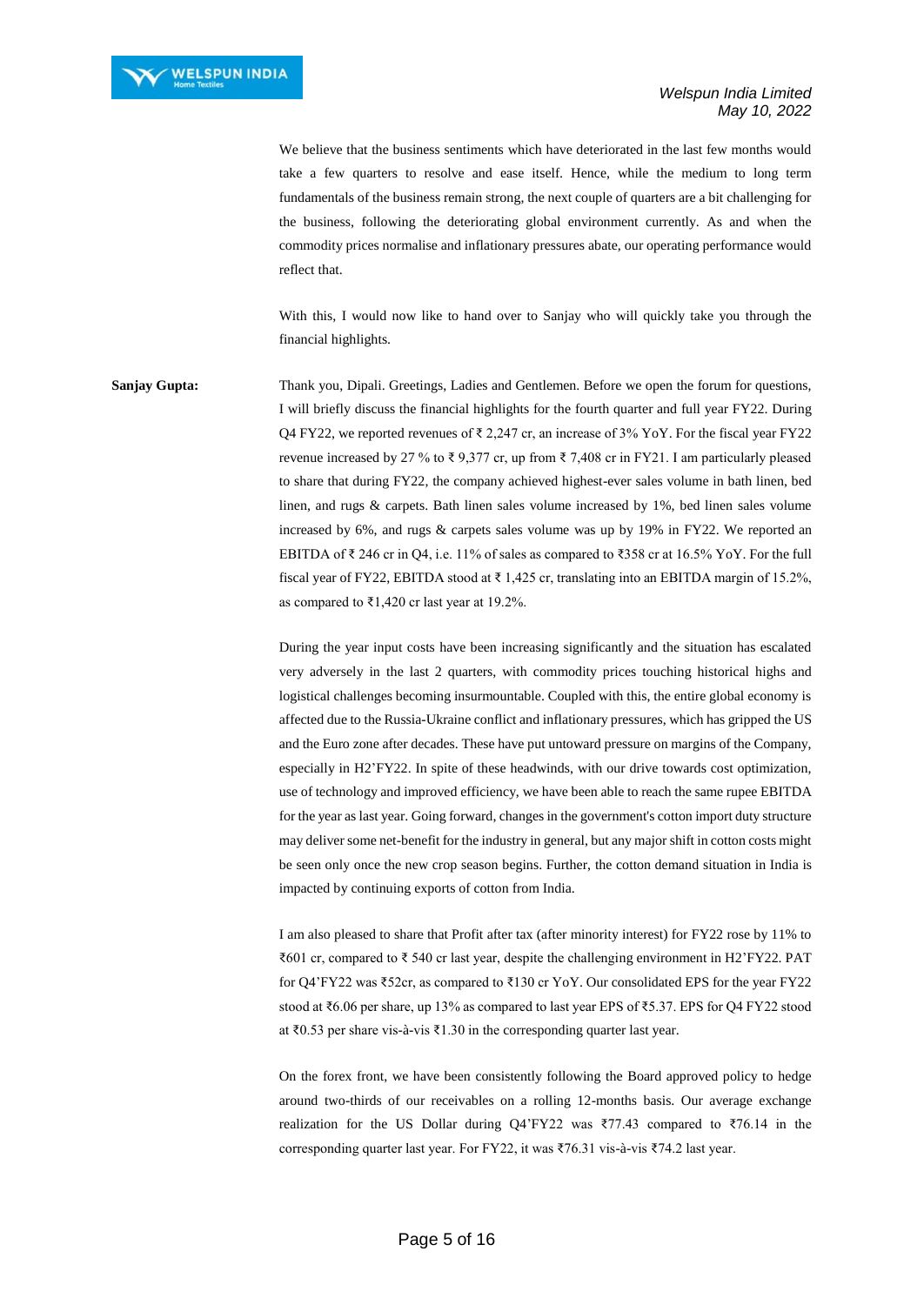Let me to now share some balance sheet analysis. We continued our focus to reduce our net debt position and at the end of Q4 & FY'22, the company's net debt stood at ₹2,229 cr, down by ₹104 cr from ₹ 2,333 cr as on 31 March 2021. Excluding the Flooring business related debt, net debt stood at ₹1,399 cr, as compared to ₹1,637 cr, a reduction of ₹238 cr. As on 31st March 2022, we have in hand e-scrips of RoSCTL/RoDTEP amounting to ₹377 cr. Monetisation of the same would have brought down net debt further. Over the last 5 years our Net Debt / Equity has come down to 0.56x as on 31st March 2022 versus 1.27x as on 31st March 2017.

Gross block stood at  $\overline{6,824}$  cr and we spent  $\overline{6,843}$  cr on capex during the year. ROE for the company's business stood at 15.8% in FY22 as compared to 16.3% last year and ROCE stood at 13.4% vis-a-vis 13.8% in FY21. In spite of investments in our growth businesses and buy back of shares done during the year, net debt has remained below 31st March 21 levels.

Coming to segmental results, Home Textiles revenue stood at  $\bar{\tau}$  2,073 cr in Q4FY22, representing a YoY increase of 1.0%. For the full year FY22, the Home Textiles business clocked revenues of ₹8,791 cr, as against ₹7,128 cr in the preceding year, recording a growth of 23.3%. EBITDA margins for the Home Textiles segment stood at 11.6% in Q4FY22, vis-à-vis 18% YoY and 16.1% in FY22, down from 20.9% in FY21.

The Floorings business revenue stood at ₹189 cr in Q4FY22, representing a YoY increase of 60%. During FY22, the Floorings business clocked revenues of ₹661 cr, recording a growth of 107% YoY. The business had a small EBITDA loss of ₹2.9 Cr during Q4 as compared to a loss of ₹19 cr last year. For FY22, EBITDA has substantially improved to a loss of ₹14 cr, as compared to a loss of ₹100 Cr last year.

The expansion projects of Flooring, Advanced Textiles and Home Textiles businesses, which were in different stages of progress, got near completion in FY22, with some balance capex remaining. Capex spend in FY23 to complete these projects and for maintenance is expected to be around Rs. 230 crores. In spite of the capex, the net debt of the company is expected to be around Rs. 2,100 crores in March 2023.

We are providing a guidance in terms of capex and net debt for FY23, however, in view of the uncertainties around factors which we have discussed earlier, for example fluctuations in input costs including cotton, coal and other raw materials, logistical challenges and related costs thereto and rising inflation in our target markets, the company is not in a position to provide any firm guidance for FY23 at this point in time.

At its meeting held today, the Board has approved a dividend of Rs 0.15 per share. The total outflow for this dividend would be Rs.148.21 million, and this translates to a 2.5% pay-out on Consolidated PAT. With this, I will leave the floor open for your questions and hand over to the moderator. Thank you.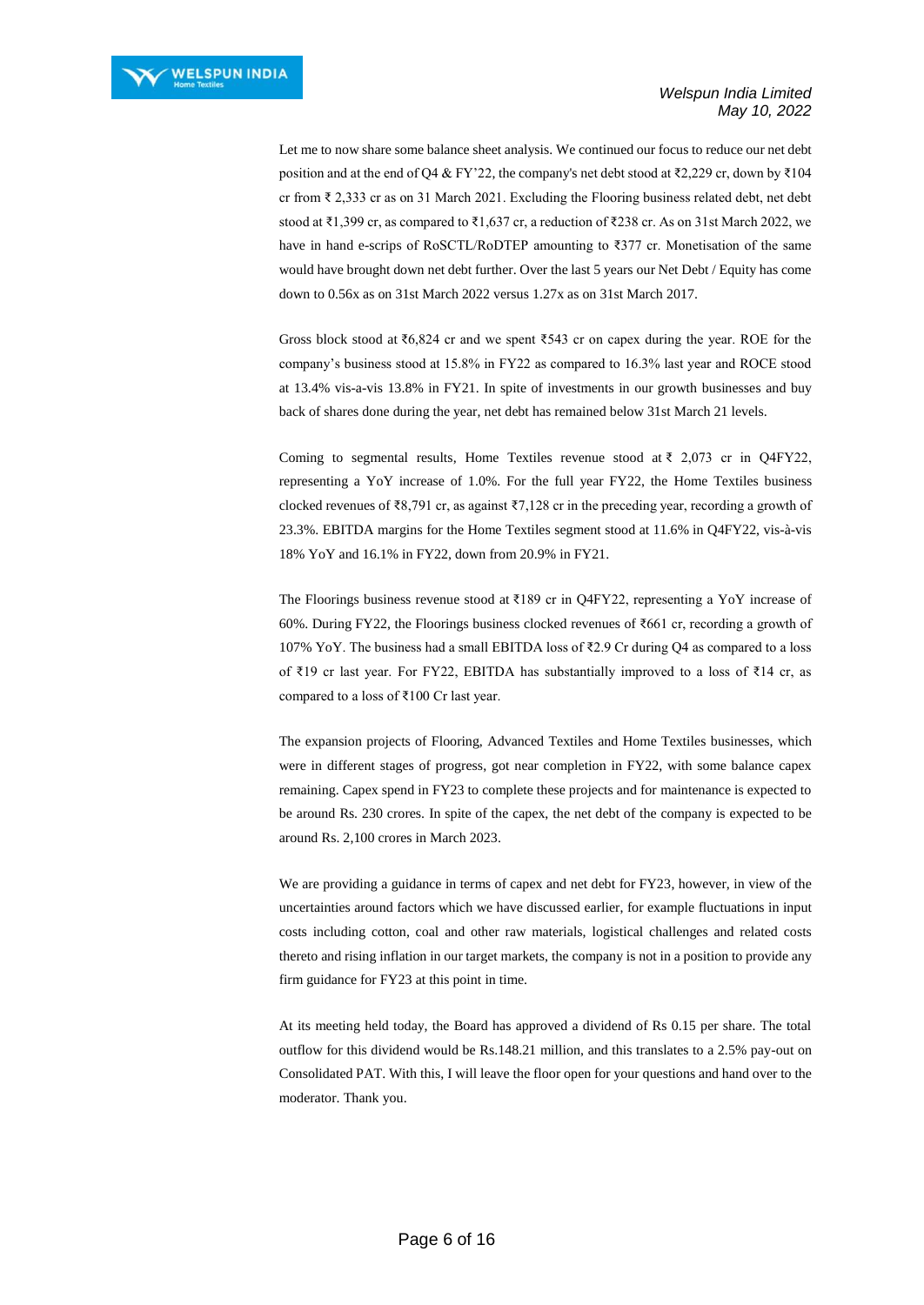

*Welspun India Limited May 10, 2022*

**Moderator:** Thank you. We will now begin the question and answer session. The first question is from the line of Abhishek Nigam from B&K securities. Please go ahead.

**Abhishek Nigam:** A couple of questions starting off with the revenue decline in the home textile segment. I was just going through the presentation. It looks like a fairly broad-based slow down across categories. So, if you could give some colour on why utilization numbers are also down and what should we expect in the coming quarter, first quarter, second quarter, that would be very helpful.

- **Dipali Goenka:** So, the important thing is that I think there has been a complete glut in the whole logistics that we have seen. I think if you would know, in United States of America, the West Coast was completely choked, East Coast was also completely in a slowdown. Having said that, the holiday season goods also reached the retailers in the quarter 4. As a result, there has been a glut in their inventories. Their warehouses are choked. So, there is a correction happening in the stocks as well. So, while having said that now if I look at the whole costs that we are seeing in terms of commodities, they are also instrumental in the impact in the whole revenue, but fundamentally it is because of the stock correction that happened and hence this is where you are seeing the slowdown in quarter 4. Looking at the onward perspective as well, definitely the commodities are going to play a major role and saying that, I think everything has doubled over what it was and the fed rates going up in America, the ECB in Europe, the repo in India, I think overall the situation does not look that good right now. So, definitely the demand would be a little muted.
- **Abhishek Nigam:** So, some timing issue, some demand slowdown and logistics, broadly those three things will be responsible.
- **Dipali Goenka:** And commodities. Cotton today is Rs. 100,000/candy and of course, the energy cost and everything is also playing out an impact in everything what we do.

**Abhishek Nigam:** If you can just talk about given cotton prices have been so strong, what kind of price hikes were you able to push through in the fourth quarter and first quarter and how is it looking now.

**Dipali Goenka:** So, we have already taken two rounds of price increase and I think we all are consumers and when we buy a product, there is a ceiling to a price that you buy at. So, you can't pass on all the costs to the consumer because then the demand anyway is going to slow down.

- **Abhishek Nigam:** And just last question from me, flooring has again slipped into a marginal loss, it's a small one but I thought it was turning around. So, just what has happened over there and what should we expect for first quarter?
- **Rajesh Mandawewala:** So, it's the same story, it's the cost of commodities, which has been relentless through the year and also ocean freight which makes it difficult. Whether it is our home business or whether it is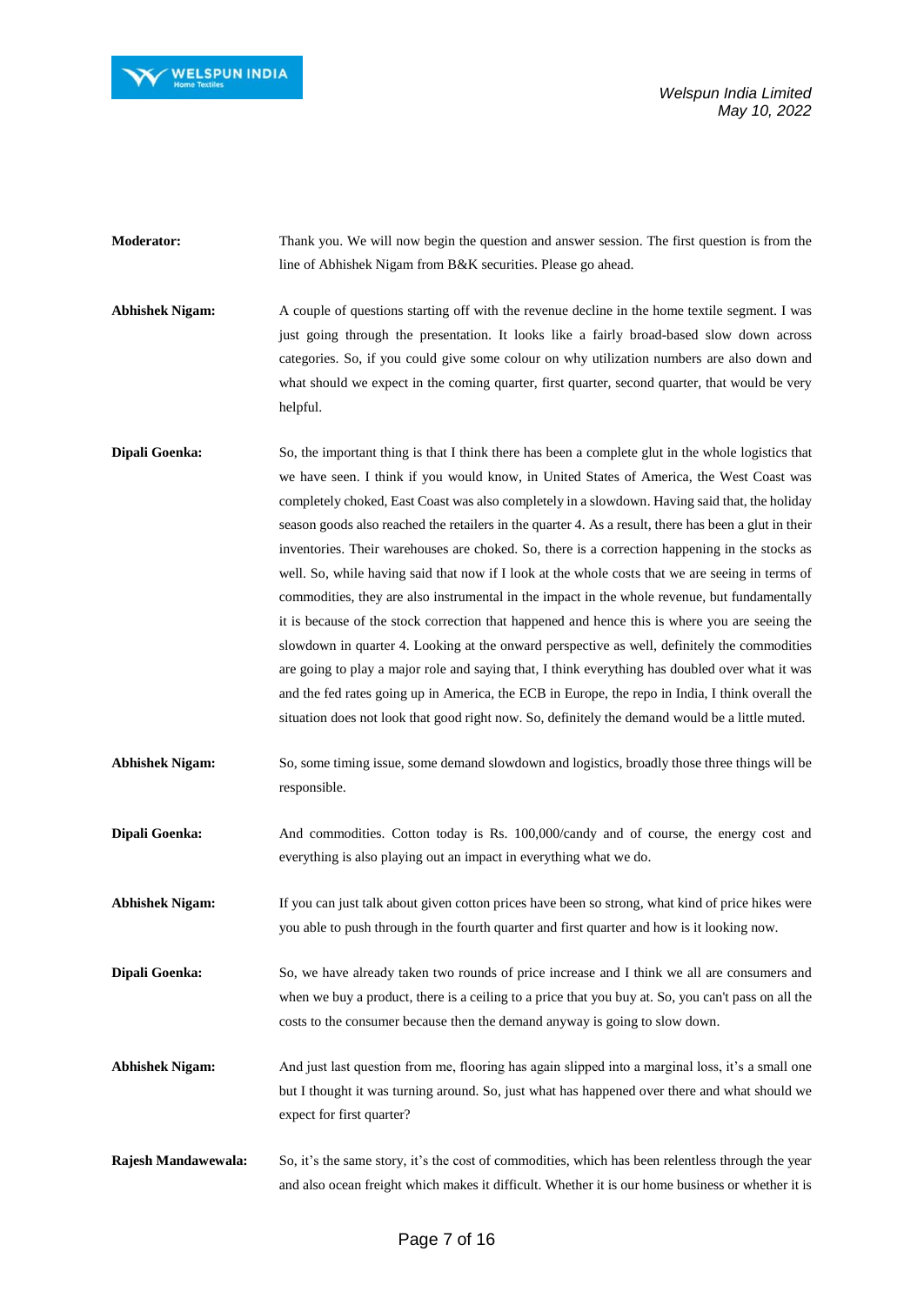the flooring business or the advanced materials business, bulk of our business actually come from the international market. So, when you, on an average, stock \$30,000-40,000 of merchandise in a container and end up paying \$6,000-12,000 in freight, it impacts the cost of ownership for our customers and consequently the retail prices have gone to a point now where the top line is affected. Same thing has happened on the flooring side as well. There is a commodity push, ocean freights have gone up and they continue to go up as we speak. We're trying our best to collaboratively work with our clients and on the one hand you have to maintain your client profile, the strategic relationships that you have with them and on the other, also manage the bottom line. So, we have been trying to do this balancing act and just taking the decisions accordingly. On the loss here, we would have broken even but there is some extraordinary charge. We had some merchandise, which got damaged in transit. So, we had to take a provision for that. Otherwise, we would have been positive EBITDA, but unfortunately it happened in March and the insurance claim was not filed and approved. So, we provided for the damage, but the consequent credit was not accounted for, otherwise we would have been positive. We could have been much better had those commodity situations not been there, and to be honest, I think the situation is going to continue the way we see it now at least for a quarter or two, because we don't see the commodity pressure abating. In fact, the ocean freights are actually going up because our long-term contracts run out this April, some in May, some in June and consequently the freights are actually continuing to move up. So, we have to manage. It's a juggling act that we will need to manage and wait for an appropriate time to go aggressively after margins than top line. So, I guess we are a quarter or two away from that and all we are trying to do across our businesses is to manage the top line and the margins so that we get out of this with our top line, with our business intact, with our clients intact, and relationships intact. So, what we are seeing is extraordinary. Now, whether it be cotton or PVC or whatever, you are seeing prices at an all-time high, they can't sustain at these levels. Also, on the demand side, people were actually locked down in their homes because of COVID, so people consumed more products and less of services. I think the consumption of services is now growing and consequently the disposable spend for discretionary products is reducing and also the increase in prices have not helped. So, all in all, things will settle down, it looks like they will settle down, but we don't see it coming in the next quarter or two, but eventually they have to come to longterm averages or thereabout and the margins would certainly reset once we get to that situation. But right now, we are actually right there in the eye of the storm and it's a difficult situation and we're actually navigating week-to-week, day-to-day, month-to-month and client to client. So, that's the way we are trying to manage our business.

| <b>Abhishek Nigam:</b> | Just one last follow-up question, this one-off cost related to the damage, how much was it in this<br>quarter?                                 |
|------------------------|------------------------------------------------------------------------------------------------------------------------------------------------|
| Rajesh Mandawewala:    | I think about Rs. 4 cr or so. Our EBIDTA loss is about Rs. 3 cr and we provided for about Rs.<br>3-4 cr on account of the damaged merchandize. |
| <b>Moderator:</b>      | Thank you. The next question is from the line of Biplab Debbarma from Antique Stock Broking.<br>Please go ahead.                               |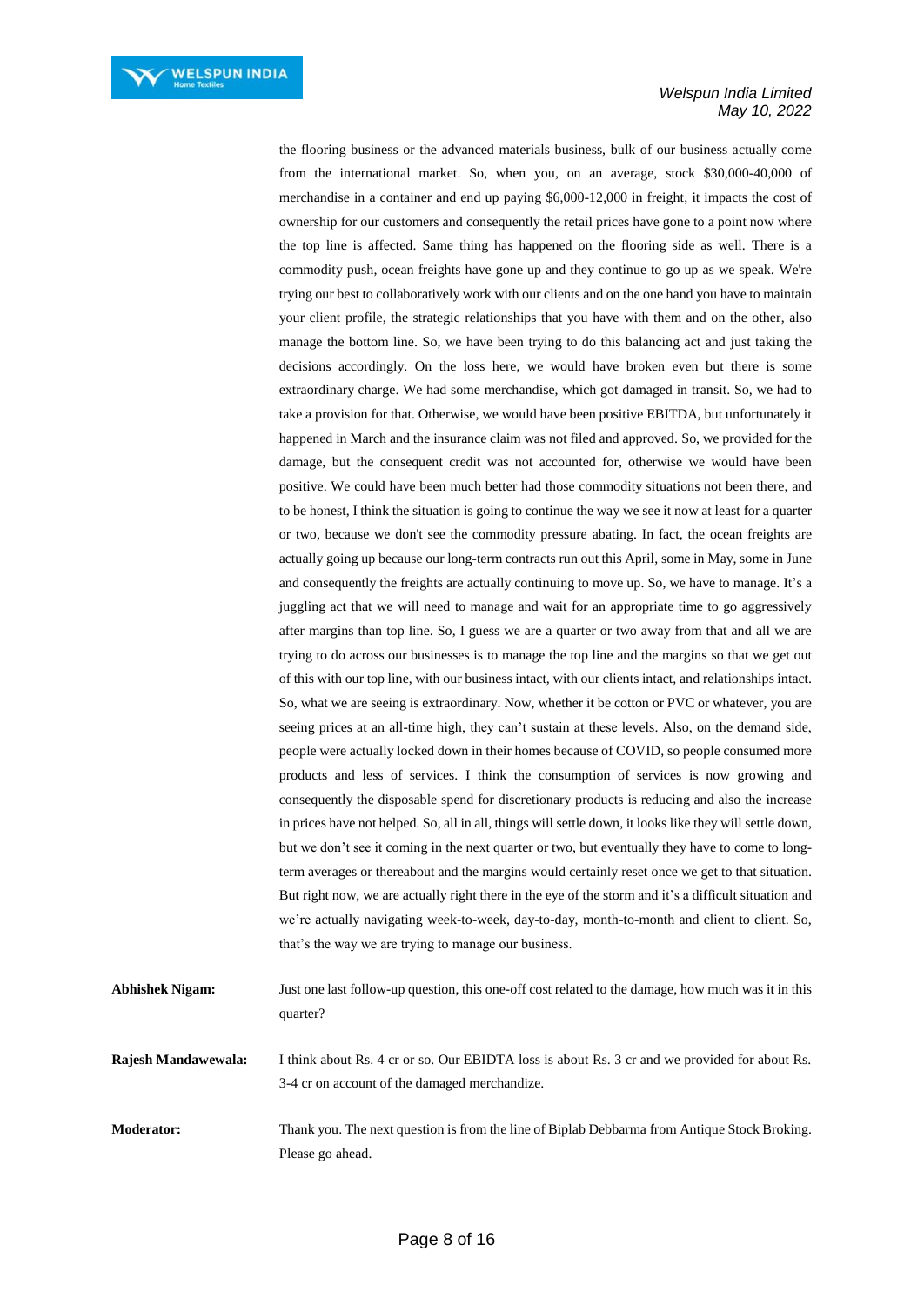

- **Biplab Debbarma:** My question is on the demand outlook in the next one year. How do you see the demand across the segments in terms of volume? Do you see the same level of business remaining or going up, going down, any idea on the demand outlook?
- **Dipali Goenka:** The demand outlook definitely looks muted. It doesn't look very encouraging for the next couple of quarters that is quarter 1, quarter 2, and I think quarter 3 because the visibility right now looks very muted because of the commodities and I think post the holiday season is the time we definitely will see the green shoots coming in.
- **Biplab Debbarma:** So, we recently read that India as a country has signed FTA with Australia, so do you think it will have any positive impact on home textile business? Secondly what do you expect, we are optimistic about FTA with Europe, so that would have any positive impact?
- **Dipali Goenka:** Of course, they both will be very, very positive. In Australia, we anyway do business, so definitely that is going to be encouraging for the business that side and FTA for UK also will position us competitively against the other countries that we compete with. Having said that, the USA remains the biggest market and the biggest economy of consumption. So, I think that will play a very big role in terms of the whole demand as well, but yes, to your question, with FTA, India will gain and Australia definitely is encouraging.
- **Biplab Debbarma:** And one final question. We know that the cotton cost is at all-time high, but this is the cotton cost, what other factors are significantly impacting our margin? We know energy cost, logistics, but are they significantly impacting our margin? What are the factors that are significantly impacting our margins?
- **Rajesh Mandawewala:** Most definitely Biplab, when ocean freight is 30% or thereabouts of your container value, it is going to impact the business. So, finally, everything adds up, so your raw materials, your fuel, the other commodities, the ocean freight, everything adds up and finally, it shows up at the door of the customer where the landed cost has already moved up by 50%, 60% or may be in some cases has even doubled from where they were when all this commodity cycle changed. So, it's obviously going to impact both the top line as well as the bottom line. The good thing which, I just want all of you to know is that the overall India story is playing out. We have a dominant share, for example, in the US where we have a level playing field with our competing countries and we have, in fact, our share has continued to either get maintained or only grow as a country. So, the overall story is intact. So, consumption based on whether the consumption is going to increase or reduce, these are a few quarter issues. As things correct, as prices correct, this consumption will automatically come back in our key consuming markets like the US and when it comes back, both the top line and the bottom line will resurrect. So, it's a period where you have to wait out, but let me assure you that at the bottom, the story is intact. There is nothing wrong. Beyond a point, you can't move or increase prices without actually seriously damaging the top line and unfortunately we are right now caught up in that situation. So, we have to wait it out. We have had some great years in the past and some great quarters in the past and it's okay if we have a few rough quarters, you have to ride through it and be true partners to our clients and make sure that together we are able to ride over this difficult period. So, this a quarter or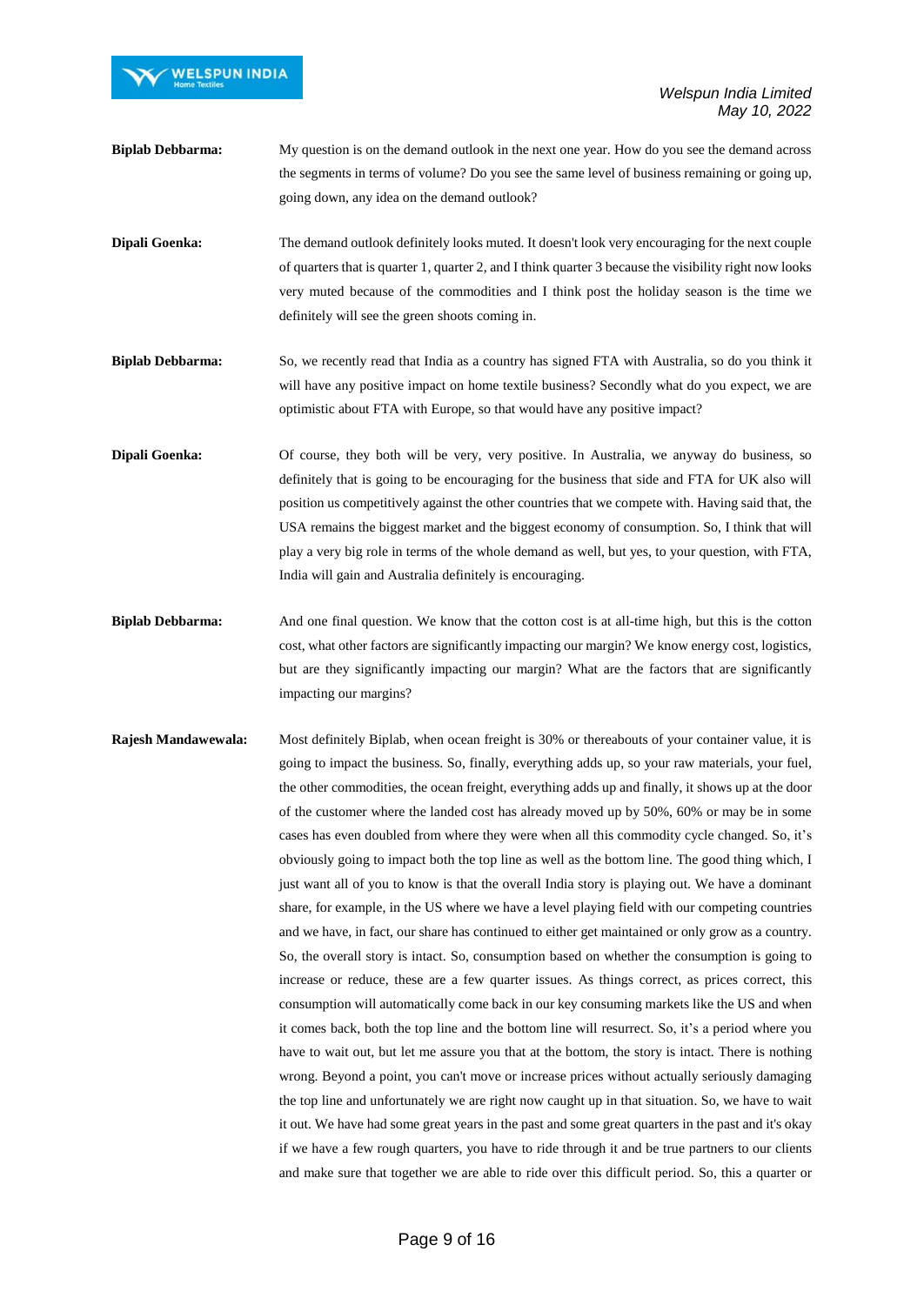two here and there, but eventually as I said the story is intact. India is in a very favorable position. Our cost structures are good. Our market share is intact. So, the underlying story doesn't really change and with the FTAs it will only improve now. Our Minister has gone on record to say next year we are hoping now that the FTA with Europe could also materialize and we have discussions on with Canada. So, in all these markets, where currently we have a disadvantage over some of the countries like Bangladesh, Pakistan, if these FTAs also materialize, that opens up another third of world consumption as a level playing field for all of us. So hopefully as and when that happens, as a country our position in the market place will improve. So, repeating for the third time, I think the overall underlying story is intact. These are transitory challenges. There can be a few quarters here and there, but the underlying story is intact.

- **Moderator:** Thank you. The next question is from the line of Akshay Kothari from Envision Capital. Please go ahead.
- Akshay Kothari: I wanted to understand you mentioned that countries like Bangladesh and Pakistan, if there are FTAs, what I had been hearing is US had sanctioned Bangladesh for some issue and that is likely to get reversed. So, would there be impact and which are the other countries like Vietnam or which are the countries we are competing with?
- **Dipali Goenka:** So, I'll just tell you that with USA, we are in a strong position compared to countries like UK and Europe where the FTA has an advantage for them and the category that we play with is the middle to the upper segment vis-à-vis Bangladesh and Pakistan are at the OPP. So, definitely I think for us, we maintain our position there. So I think we won't be anyway impacted by that.
- **Rajesh Mandawewala:** In fact, if the FTAs come about, we will actually have an advantage.
- **Dipali Goenka:** We will add on more to our portfolio.
- **Akshay Kothari:** What would be the revenue from the top 5 or 10 customers? The customer concentration, how much would it be contributing?
- **Dipali Goenka:** I think that would be a major part of the number that we talk about. I think we're doing about \$782 million in our home textile.
- **Rajesh Mandawewala:** It's about 40% to 45%, so we have a good mix of customers and big customers always remain important and strategic, but I think our risk is pretty well spread. So it will be about 40% to 45%.
- **Moderator:** Thank you. The next question is from the line of Prathamesh from Axis Securities. Please go ahead.
- **Prathamesh:** My question is regarding the truckers' issue in US and Canada, so this problem was I think because of COVID-related reasons. So, I think with all COVID gone, do you think this problem is about to end next quarter or two?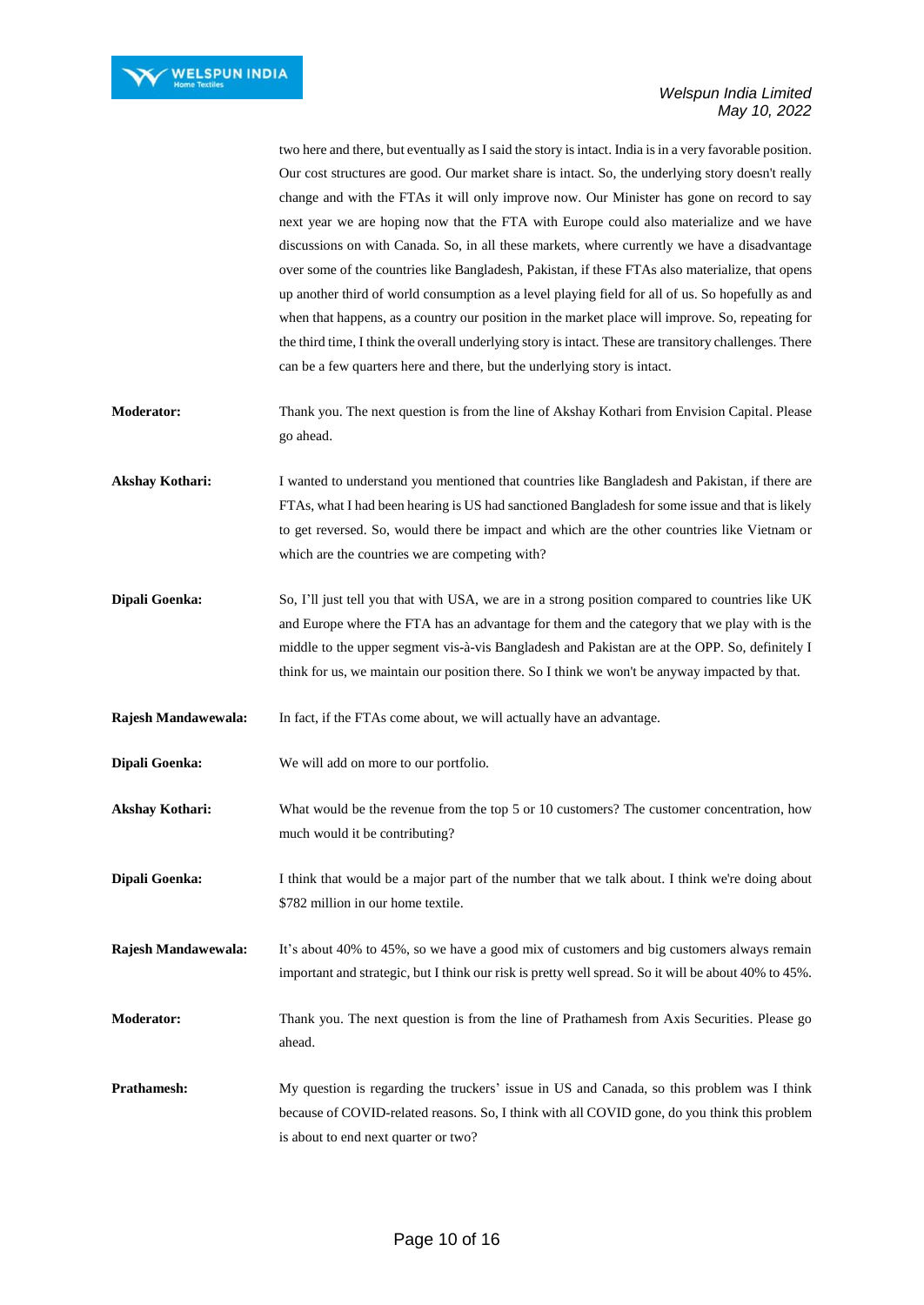

| Dipali Goenka:             | I think it is not just because of the COVID, it is also because of the demand and the Amazon<br>factor. They have basically hired most of the truckers and the prices are far dearer, I think you'd<br>have heard about \$150,000 that they are paying the truckers. So, I think there is an issue of the<br>availability of truckers and that still persists and that is a concern. There is a lag there because<br>for a lot of goods, after reaching the ports there is a lot of detention by the time it reaches the<br>warehouses as well.                                                                                                                                                                             |
|----------------------------|-----------------------------------------------------------------------------------------------------------------------------------------------------------------------------------------------------------------------------------------------------------------------------------------------------------------------------------------------------------------------------------------------------------------------------------------------------------------------------------------------------------------------------------------------------------------------------------------------------------------------------------------------------------------------------------------------------------------------------|
| Prathamesh:                | Coming to the cotton prices, Rs. 1 lac is definitely not going to be a sustainable price, but what<br>according to you will be a ballpark figure, like 2 to 3 quarters, where will be a ballpark figure<br>and do you think are you going to plan any backward integration for this thing because it has<br>been giving trouble to you?                                                                                                                                                                                                                                                                                                                                                                                     |
| Dipali Goenka:             | I think cotton, if I can look at it right now where it is at Rs. 100,000, we are very sure that it is<br>not going to be the price at its peak, but every time it defies that norm. We were looking at 65<br>then 75 then 85 then 90 and today it is over 100,000, but I think as sowing has started, the<br>harvesting will be in September and the acreage has increased. But I still feel the floor will open<br>at Rs. 70,000, not lesser than that. That's what it looks like at the moment and when you talk<br>about backward integration, I think for us at Welspun, we are completely integrated as a<br>company, whether it's in our towels, whether it's in our sheets, or whether in rugs in fact right<br>now. |
| Prathamesh:                | You are partially integrated, if I am not wrong, only 40% of your raw material you source by<br>our own?                                                                                                                                                                                                                                                                                                                                                                                                                                                                                                                                                                                                                    |
| Rajesh Mandawewala:        | No, we don't grow cotton. So, we make our yarns yes, but we don't grow any cotton.                                                                                                                                                                                                                                                                                                                                                                                                                                                                                                                                                                                                                                          |
| Prathamesh:                | That's what I am talking about, yarn. So, you are using only about 45% of your total capacity,<br>that you can use only 45%, right?                                                                                                                                                                                                                                                                                                                                                                                                                                                                                                                                                                                         |
| <b>Rajesh Mandawewala:</b> | About 60% or 70%.                                                                                                                                                                                                                                                                                                                                                                                                                                                                                                                                                                                                                                                                                                           |
| Prathamesh:                | In this current quarter, there was this 8% degrowth, so what was the actual volume degrowth,<br>was there any offset because of some price increase, what was the actual, if you can bifurcate<br>between the actual degrowth?                                                                                                                                                                                                                                                                                                                                                                                                                                                                                              |
| Rajesh Mandawewala:        | Quarter-on-quarter, we don't even analyze, we don't even bother analyzing. These things can<br>happen and our contracts run for multiple years. So, we don't look at our business on a quarter-<br>on-quarter basis and with the inventory up and down, one quarter can be extraordinary and the<br>other the inventory corrections can happen. So, I wouldn't read too much into that.                                                                                                                                                                                                                                                                                                                                     |
| <b>Moderator:</b>          | Thank you. The next question is from the line of Kalpesh Gothi from Valentis Advisors. Please                                                                                                                                                                                                                                                                                                                                                                                                                                                                                                                                                                                                                               |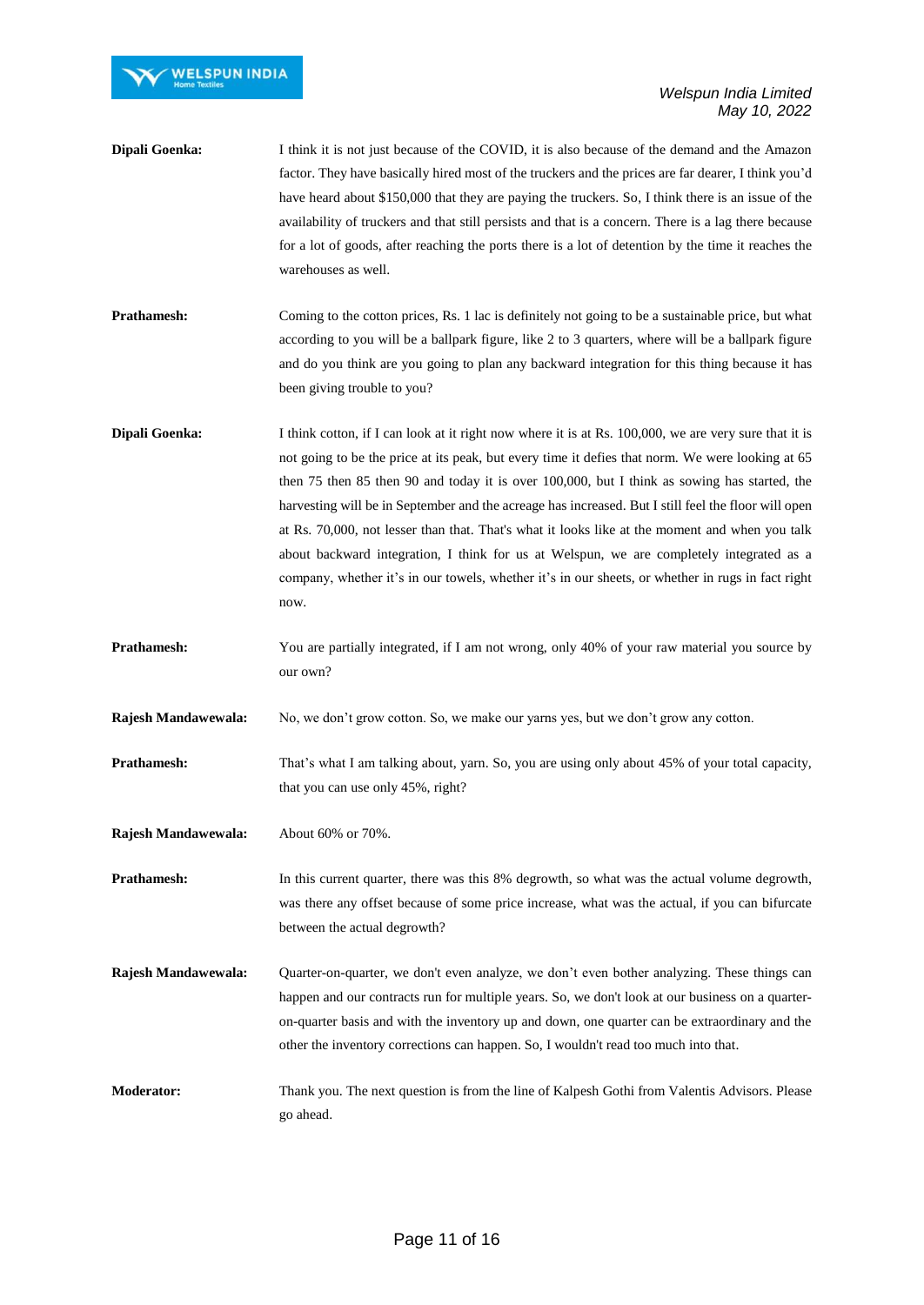

- **Kalpesh Gothi:** In the last couple of quarters, we are focusing more on ESG front. My question is on your ambitions to become carbon neutral and freshwater positive by 2030. Can you elaborate more on ESG and the status of the wastewater treatment initiative?
- **Dipali Goenka:** For us, we are water positive today as well. In fact, we just got the President's Award for that. The carbon neutral roadmap for 2030 is what we are looking at and that's what we are working towards. I think it is on our website, you can look at our goals there, they are quite intact in the terms of the milestones that we are wanting to achieve.
- Kalpesh Gothi: And also regarding renewable energy?
- **Dipali Goenka:** We are working on that project and you will hear from us in a couple of months on that as well. Having said that, our goals towards the renewable energy also remain intact because it is not only a commitment towards what we do in the environment, but it is also commitment towards our retailers and those are the things that we are going to fulfil as well.
- **Moderator:** Thank you. The next question is from the line of Prerna Jhunjhunwala from Elara Capital. Please go ahead.
- **Prerna Jhunjhunwala:** My first question is on your capex plans. Your towel capacity expansion of 25% to reach 102,000 tons per annum, where is it and by when can we expect that to come in?

**Rajesh Mandawewala:** So, by end of this quarter we will be there and by and large, in fact, most of the capital expenditure is either concluded or will get concluded by September of the current year. So, we are very close to completing almost everything. To add to that, the new capacity that we were thinking of, that we have pushed forward a bit, by a year. What we will be completing is up to 90,000 tons, which we will complete by quarter 2 and the new capacities setup we will do after a lag of a year or so.

- **Prerna Jhunjhunwala:** Sir I understand the demand concerns in the US, but considering that we have long-term contracts, should we see the 67% utilization that you have done across majority of your product range as the number that will be sustaining for this next one year?
- **Dipali Goenka:** It all depends on the demand that comes in from the consumer. While we have the replenishment program, it also depends on the front end demand that is there. So, definitely those contracts are there, but it will depend on what the last mile demand is actually. So, with the goods, there is a glut as I spoke about earlier and there is a stock correction that is happening, so that is again something and also the COVID saw a peak of demand and now the wallet share also is getting divided.
- **Prerna Jhunjhunwala:** Can you give some color on the inventory with your customers, something in transit, so that we can track if retail sales are there and how the demand can come in, some color on the inventory days with your key customers?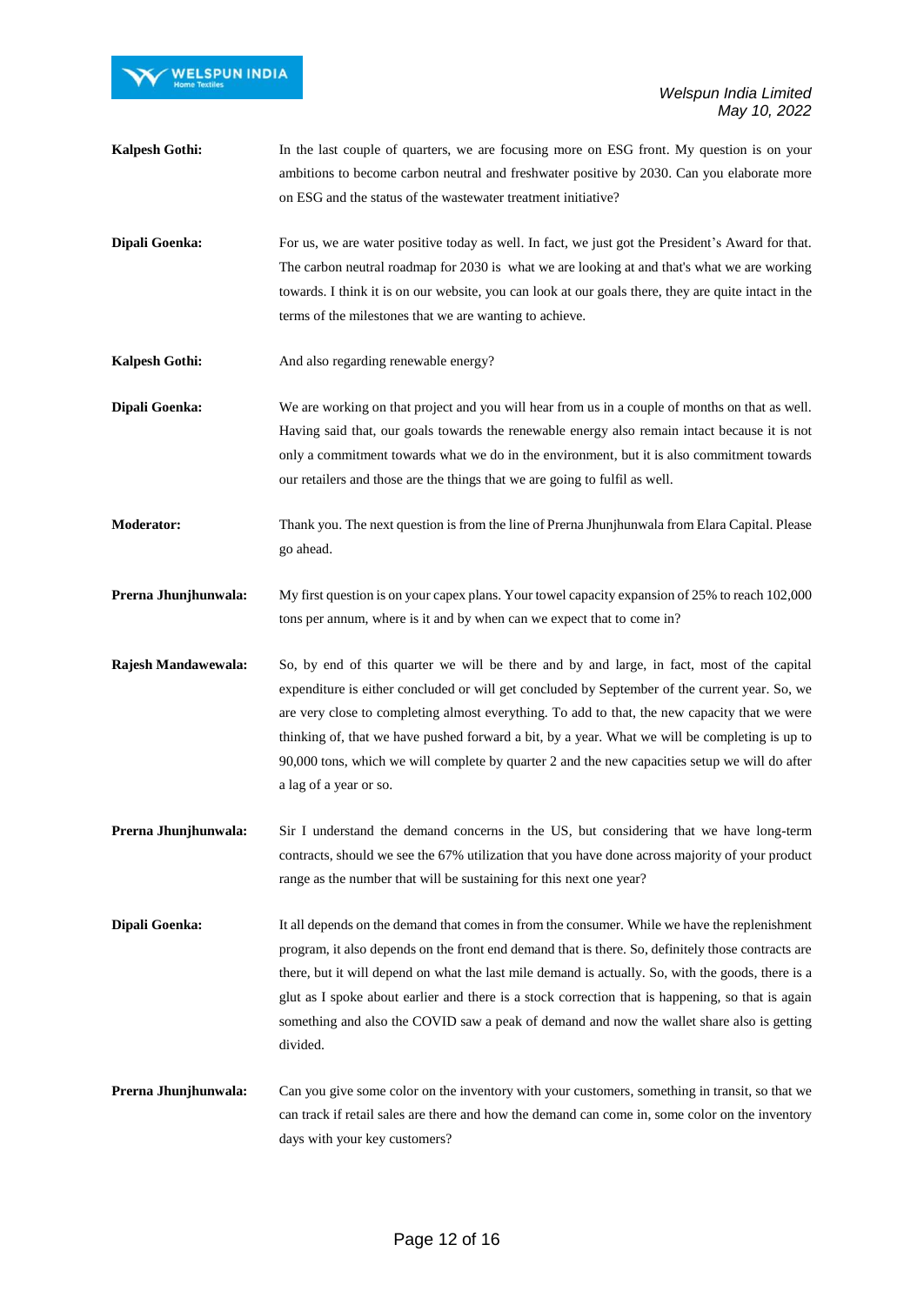- **Dipali Goenka:** We work very closely with our customers. To that extent, we do vendor managed inventories for a few retailers as well and we actually are in touch with all our retailers in terms of retail and the whole point of sales analysis as well. In fact, you can look at it from the perspective that I will not spin an extra towel or I'll not weave an extra sheet because the prices are any way, the cotton is so expensive. So, for me, to control the inventory not only at the factory, the goods on the sea, the goods in my warehouses, is far more utmost important for me than anything else. Our supply chain analysts at the point of sale give us a visibility, our supply chain and production planning team here give us a visibility as to what could be demand. So, we actually rationalize everything. There is a very close watch on anything that we make and that we do.
- **Prerna Jhunjhunwala:** My last question is on working capital cycle. Here your debtor days have reduced substantially and your inventory days have also come back to normalcy around 75-78 days, just help us understand whether is it just that collection has happened faster or this is a new norm in the debtor days?
- **Sanjay Gupta:** There has been a concerted effort to realize the overdue debtors. So, we have done a good job and we've been able to reduce the debtor days substantially and we hope to maintain at this level because our average dues with debtors is 45 days and we want to be below that number going ahead. Similarly, for inventory, the inventory also had increased to some extent during Q2-Q3 of FY22, which we have brought down through substantially better planning and we wish to maintain this level of inventory going ahead as well.
- **Moderator:** Thank you. The next question is from the line of Neeraj Mansinghka from White Pine Investment Management. Please go ahead.
- **Neeraj Mansinghka:** I had a question on the Flooring side. Can you share with me the capacity of soft and hard flooring and what was the utilization for the last quarter?
- **Rajesh Mandawewala:** Capacity is also a work-in-process, so while our overall capacities are at about 25 million, there is some balancing equipment that we have chosen to defer for sales to actually pickup. We have a current run rate of about 10 million. So, we are between 40% or thereabouts. By and large, we are there, but just don't look at the utilization levels because this is a new business and mind you the first 2 years of operations were all done within the period of COVID where none of our boys could get in front of the customers, forget about developing a market. So, we lost 2 years in that only. Right now all we have done is open doors with some great clients all over the world and there is still a lot of product mix richness which is going to manifest itself. So we are right now, by and large, at the lower to the middle end of the market and over a period of 2-3 years, even the product mix will get richer. So, the same amount of yardage will actually deliver a higher unit value realization apart from better utilizations in the future. So, I hope that answers your question.

**Neeraj Mansinghka:** When we put up this plant, after that we had got some positive surprise of some improvement in the demand from the US markets after China exports to the US being slowing down. So what is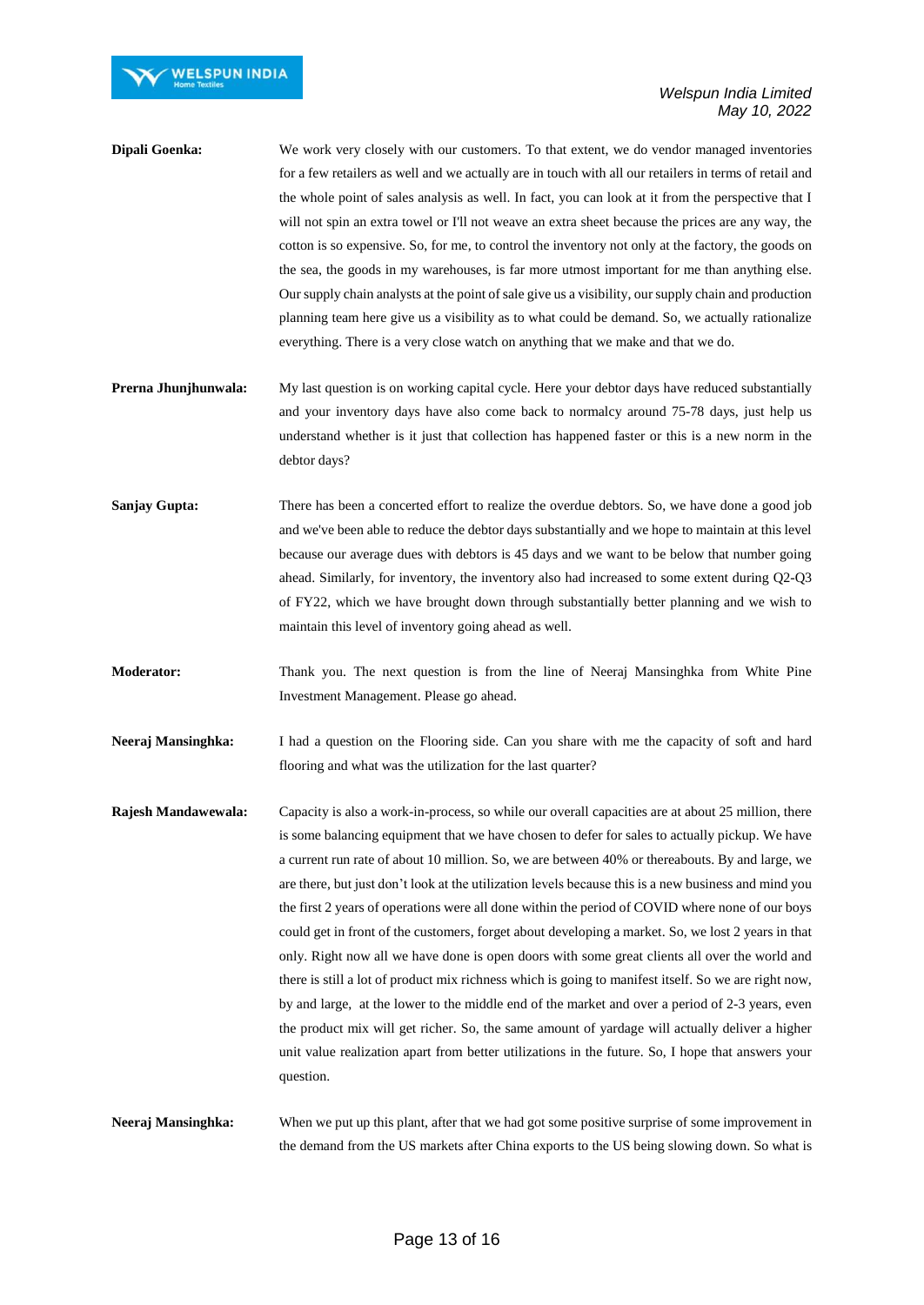

the status of that and do you see visibility of exports to the US scaling up on this Flooring business?

**Rajesh Mandawewala:** Absolutely, clearly. At this time, it is not only about prices. We have seen this China thing happening in the past as well, but this time I tell you it is different. These large clients are actually afraid that their businesses might actually get disrupted if they are completely depending on China. So, there is a strategic intent and a program to de-risk their sourcing and we're continuing to see that. In fact, it is getting more and more visible from more and more clients. So, this time it looks like that is here to stay.

**Neeraj Mansinghka:** And the demand would be more from the soft flooring or the hard flooring from the US market?

- **Rajesh Mandawewala:** Now it is more of hard because soft flooring goes more into offices and cinemas and hotels and they were closed for the last 1.5 to 2 years. So, it kind of was slow and it also needs a physical contact with the clients, which unfortunately we could not make over the last couple of years. Our boys have just started travelling from January and getting in front of the customers, and also offices are opening up. The hotels are running to decent capacities. So, now we are seeing this good traction build up. I think by the end of this year, we should have our feet firmly on the ground on the soft flooring side. Right now I think we are seeing more throttle on the hard side than on the soft side, but I want to qualify my statement by saying that we're seeing the same kind of margin pressures in this business as well that we are seeing with the home business and this cost push is just so relentless that it's an everyday job to do this balancing act between top line and margins, where we are trying to exercise our best judgement and just push it forward. But on the margin front, we are struggling and you have seen that even at Rs. 180 to 190 crore, we have just barely managed to break even at EBIDTA level and the quality of the business is much better than that, but unfortunately the pressure of commodities, ocean freights, is putting a lid on the margins in this business as well.
- **Moderator:** Thank you. The next question is from the line of Vikas Jain from Equirus Securities. Please go ahead.
- **Vikas Jain:** First question is in continuation to one of earlier participants' answer where you said that you do have a very good analysis on how the sales at the retailers' end are progressing, so any color as to what is the end market or the end customer demand looking like more in terms of how are we seeing this supply-demand to even out? In what period of time is the best estimate that this can even out?
- **Rajesh Mandawewala:** One thing we are definitely seeing is that the curve is actually in the reverse direction. So I am afraid what we are seeing is that the demand is reducing and I am saying it is not only from our clients, but our clients' client, which is the final consumer, and our product is discretionary. So, the increased retail prices are impacting and then the other factor is also that this consumption of services is now catching up. So, the last year and a half to two years in the lockdown period, the services were not as much consumed. So, some catch up is happening on that side also. So, we will get a clearer picture in the next 3-4 months when things even out, when the world returns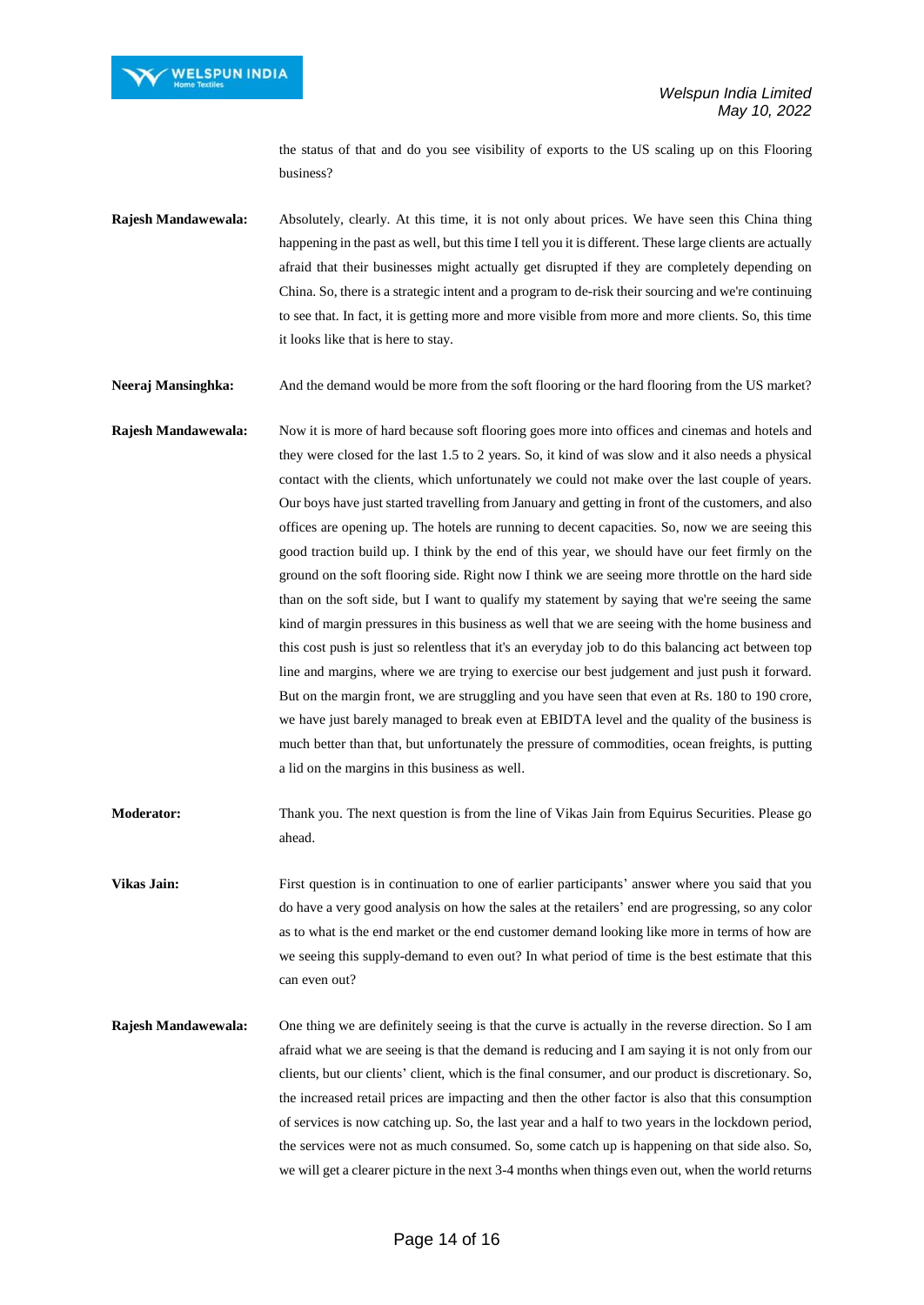

to a steady state services to product consumption pattern and hopefully by that time the commodity prices also correct. So, I think we will get a better sense or better handle on that, but right now over the last 2-3 months what we have witnessed is a steady decline on the point of sales. We see some occasional spikes when products get promoted very aggressively, so we see these occasional spikes. That kind of levels and averages things out but on a general basis, the curve is tracking down.

**Vikas Jain:** One more question, you mentioned in your opening comments or rather in one of the comments that the long-term contracts for this containers are just about to end in April-May. Can you just give us some color as to whenever you enter some new contracts, how much surge can you witness in these prices or contracts?

- **Rajesh Mandawewala:** If you had asked me this question a year-and-a-half back, it would have been the other way around, every contract was at a lesser price and now it's the turn of the shipping companies to draw blood, which I must confess they are doing brilliantly. From where we were last year to now, it's almost 250% up, so it's a very, very steep increase. We even right now are under negotiations with the shipping lines. All in all, there was one re-negotiation that happened in the middle of last year as well, so the freight rates have been constantly growing up, but the things don't look very good. So, overall from one point from April or May of last year to now, we are looking like at least 200% to 250% particularly to the US. It's not as bad to the other parts of the world. In fact, in the other parts, freight rates have already started correcting to some extent. For example, Latin America freights are already tracking down. To the Far East, the freights have started tracking down, Europe has settled down, Mediterranean is settling down, but America unfortunately is very, very strong right now. So, we will know as we close the contracts over the next few weeks, but from point-to-point from May-to-May, this is 200% to 250%.
- **Vikas Jain:** Just one followup, almost all of our shipments that we send to our retailers come under the longterm contract or do we have sent it like in open contracts?
- **Rajesh Mandawewala:** See 85% to 90% of our business is replenishment. So, it's like a white shirt that you keep shipping as the customers sell, they re-order and so the program continues till such time that the productivity on their shelf space is good and then when the productivity on the shelf space starts dipping, that's when the transition of the program happens, so 85% to 90% of our business should be like that.
- **Dipali Goenka:** So, I think for us at Welspun primarily 80% is FOB and 20% is CIF as well. That's again a very important part of impact on our freight cost that have impacted us.

**Moderator:** Thank you very much. In the interest of time, this was the last question. I now hand the conference over to Ms. Dipali Goenka, Joint MD and CEO, Welspun India Limited, for closing comments.

**Dipali Goenka:** I would like to thank you all for your insightful questions. As we stated earlier on this call, while our medium-term performance is likely to reflect the impact of a challenging commodities and